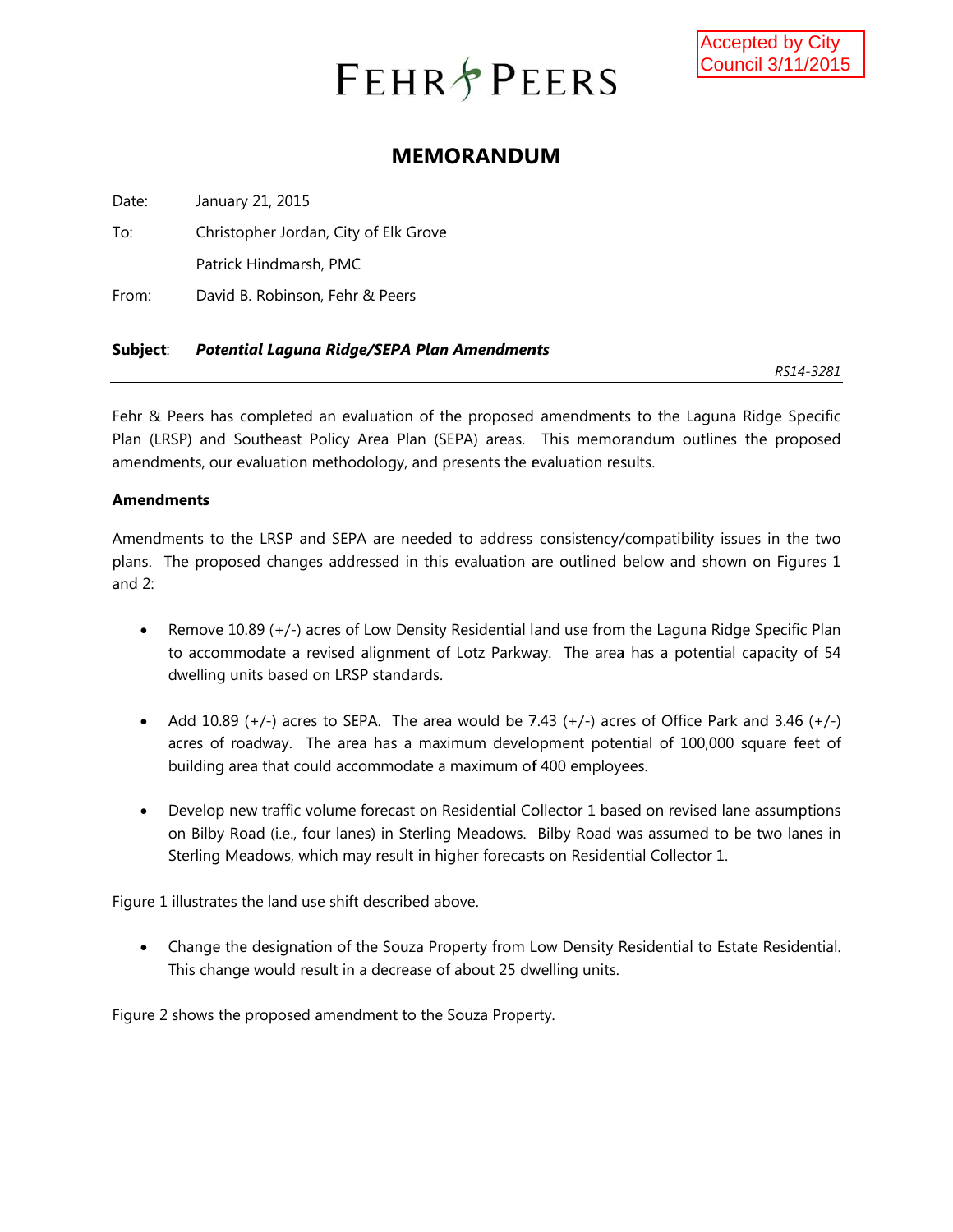



### **Methodology**

To evaluate the proposed amendments, we used the modified version of SACOG's MTP/SCS travel forecasting model that was used for the Southeast Policy Area Strategic Plan DEIR, which include buildout of the Laguna Ridge Specific Plan. The evaluation included the following steps:

- Step 1 Calculated trip generation for the proposed amendments using trip generation rates from Table 5.13-6 of the Southeast Policy Area Strategic Plan DEIR.
- Step 2 Modified the travel forecasting model household and employment inputs consistent with the proposed amendment outlined above.
- Step 3 Confirmed that the travel forecasting model trip generation was equal to or greater than the trip generation calculated in Step 1.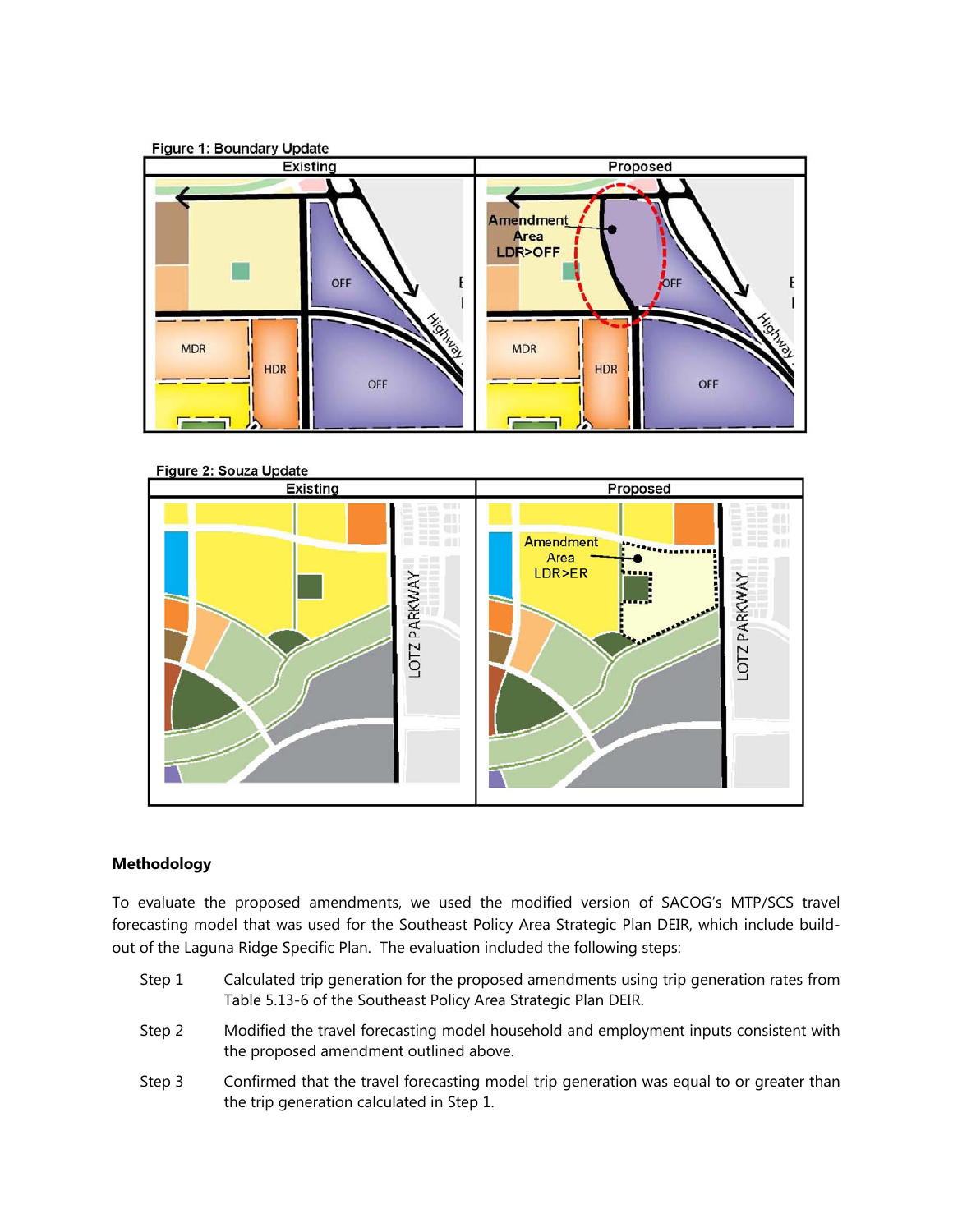- Step 4 Developed updated roadway segment traffic volume forecasts.
- Step 5 Compared roadway segment level of service and screenline flows without and with the proposed amendments.
- Step 6 Tested sensitivity on Residential Collector 1 traffic volumes with four lanes on Bilby Road in Sterling Meadows.

#### **Trip Generation Evaluation**

As outlined in Step 1, we calculated daily trip generation for the proposed amendments. As show in Table 1, the proposed amendments would result in about 350 more trips than the land use analyzed in the Southeast Policy Area Strategic Plan DEIR.

| <b>TABLE 1</b><br><b>DAILY TRIP GENERATION – WITH PROPOSED AMENDMENTS</b>                             |       |     |                     |        |  |  |  |  |
|-------------------------------------------------------------------------------------------------------|-------|-----|---------------------|--------|--|--|--|--|
| <b>Trip</b><br><b>ITE</b><br><b>Trip</b><br><b>Land Use</b><br>Quantity<br>Code<br>Generation<br>Rate |       |     |                     |        |  |  |  |  |
| Single Family Residential (Dwelling Units)                                                            | $-79$ | 210 | 9.52                | $-752$ |  |  |  |  |
| Office (1,000 Square Feet)                                                                            | 100   | 710 | 11.03               | 1,103  |  |  |  |  |
|                                                                                                       |       |     | Net Trip Generation | 351    |  |  |  |  |
| Source: Fehr & Peers, 2014<br>Table 5.13-6 of the Southeast Policy Area Strategic Plan DEIR           |       |     |                     |        |  |  |  |  |

#### **Roadway Segment Operations**

As outlined in Steps 2 through 5 above, we evaluated internal roadway operations to determine if the proposed amendments would result in impacts not disclosed in the Southeast Policy Area Strategic Plan DEIR.

Table 2 compares daily traffic volumes with the proposed amendments to the roadway segment operations documented in the Southeast Policy Area Strategic Plan DEIR. As shown in Table 2, all study roadway segments would operate acceptably at LOS D or better with the addition of the proposed amendments. Consistent with the location of the proposed amendments to the office land use, the largest traffic volume in increase would occur on the segment of Lotz Parkway between Whitelock Parkway and Poppy Ridge Road.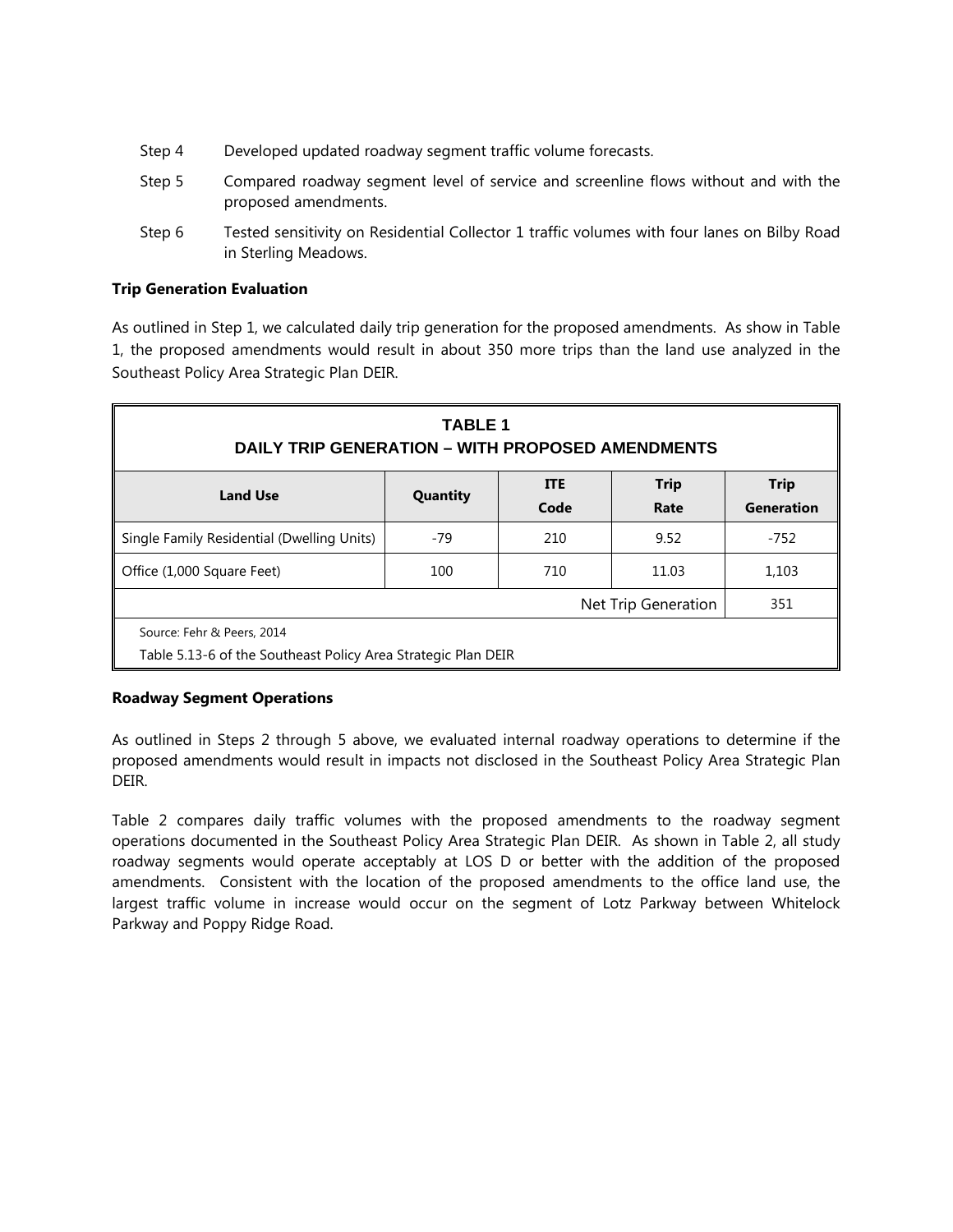| <b>TABLE 2</b><br>DAILY ROADWAY SEGEMENT LEVEL OF SERVICE - ONSITE ROADWAYS |                                |                                |                |          |                  |                                            |             |                            |                                          |             |
|-----------------------------------------------------------------------------|--------------------------------|--------------------------------|----------------|----------|------------------|--------------------------------------------|-------------|----------------------------|------------------------------------------|-------------|
|                                                                             | <b>Segment</b>                 |                                |                |          | <b>SEPA DEIR</b> |                                            |             | <b>Proposed Amendments</b> |                                          |             |
| Roadway                                                                     | From                           | To                             | Lanes          | Capacity |                  | Volume Volume-<br>$to-$<br><b>Capacity</b> | LOS         |                            | Volume Volume-<br>to-<br><b>Capacity</b> | LOS         |
| <b>Bruceville Road</b><br>1.                                                | <b>Bilby Road</b>              | Kammerer Road                  | $\overline{4}$ | 36,000   | 8,000            | 0.22                                       | Α           | 7,940                      | 0.22                                     | Α           |
|                                                                             | Poppy Ridge Road               | <b>Residential Collector 1</b> |                | 36,000   | 29,400           | 0.82                                       | D           | 29,330                     | 0.81                                     | D           |
|                                                                             | <b>Residential Collector 1</b> | <b>Bilby Road</b>              | 4              |          | 27,100           | 0.75                                       | $\mathsf C$ | 27,030                     | 0.75                                     | $\mathsf C$ |
| Big Horn Boulevard<br>2.                                                    | <b>Bilby Road</b>              | Kammerer Road                  |                |          | 21,800           | 0.61                                       | B           | 21,780                     | 0.61                                     | B           |
|                                                                             | Whitelock Parkway              | Poppy Ridge Road               | 4              | 36,000   | 32,150           | 0.89                                       | D           | 32,630                     | 0.91                                     | D           |
|                                                                             | Poppy Ridge Road               | <b>Residential Collector 1</b> |                |          | 19,100           | 0.53                                       | Α           | 19,140                     | 0.53                                     | Α           |
|                                                                             | <b>Residential Collector 1</b> | <b>Bilby Road</b>              |                |          | 15,600           | 0.43                                       | A           | 15,680                     | 0.44                                     | A           |
| 3. Lotz Parkway                                                             | <b>Bilby Road</b>              | Kammerer Road                  |                |          | 18,000           | 0.50                                       | Α           | 18,030                     | 0.50                                     | Α           |
| 4. Residential Collector 2                                                  | South of Poppy Ridge Road      |                                | $\overline{2}$ | 18,000   | 2,500            | 0.14                                       | A           | 2,480                      | 0.14                                     | Α           |
| 5. Residential Collector 3                                                  | South of Poppy Ridge Road      |                                | $\overline{2}$ | 18,000   | 2,100            | 0.12                                       | Α           | 2,080                      | 0.12                                     | Α           |
| 6. Poppy Ridge Road                                                         | Big Horn Boulevard             | Lotz Parkway                   | 2              | 18,000   | 8,100            | 0.45                                       | А           | 8,120                      | 0.45                                     | А           |
| 7. West Stockton Boulevard                                                  | East of Lotz Parkway           |                                | 4              | 36,000   | 20,700           | 0.58                                       | Α           | 20,840                     | 0.58                                     | A           |
|                                                                             | Big Horn Boulevard             | Lotz Parkway                   | $\overline{2}$ | 18,000   | 10,200           | 0.57                                       | Α           | 10,220                     | 0.57                                     | А           |
| 8. Residential Collector 1                                                  | East of Lotz Parkway           |                                |                |          | 8,100            | 0.45                                       | Α           | 8,080                      | 0.45                                     | А           |
|                                                                             | <b>Bruceville Road</b>         | Collector 2                    |                | 36,000   | 10,100           | 0.28                                       | Α           | 10,200                     | 0.28                                     | Α           |
|                                                                             | Collector 2                    | Big Horn Boulevard             | 4              |          | 12,900           | 0.36                                       | Α           | 13,020                     | 0.36                                     | А           |
|                                                                             | Big Horn Boulevard             | Collector 1                    |                |          | 13,100           | 0.36                                       | Α           | 13,130                     | 0.36                                     | Α           |
|                                                                             | Collector 1                    | Lotz Parkway                   |                |          | 10,600           | 0.29                                       | A           | 10,610                     | 0.29                                     | Α           |
| 9. Bilby Road                                                               | East of Lotz Parkway           |                                | $\overline{2}$ | 18,000   | 4,200            | 0.23                                       | Α           | 4,210                      | 0.23                                     | Α           |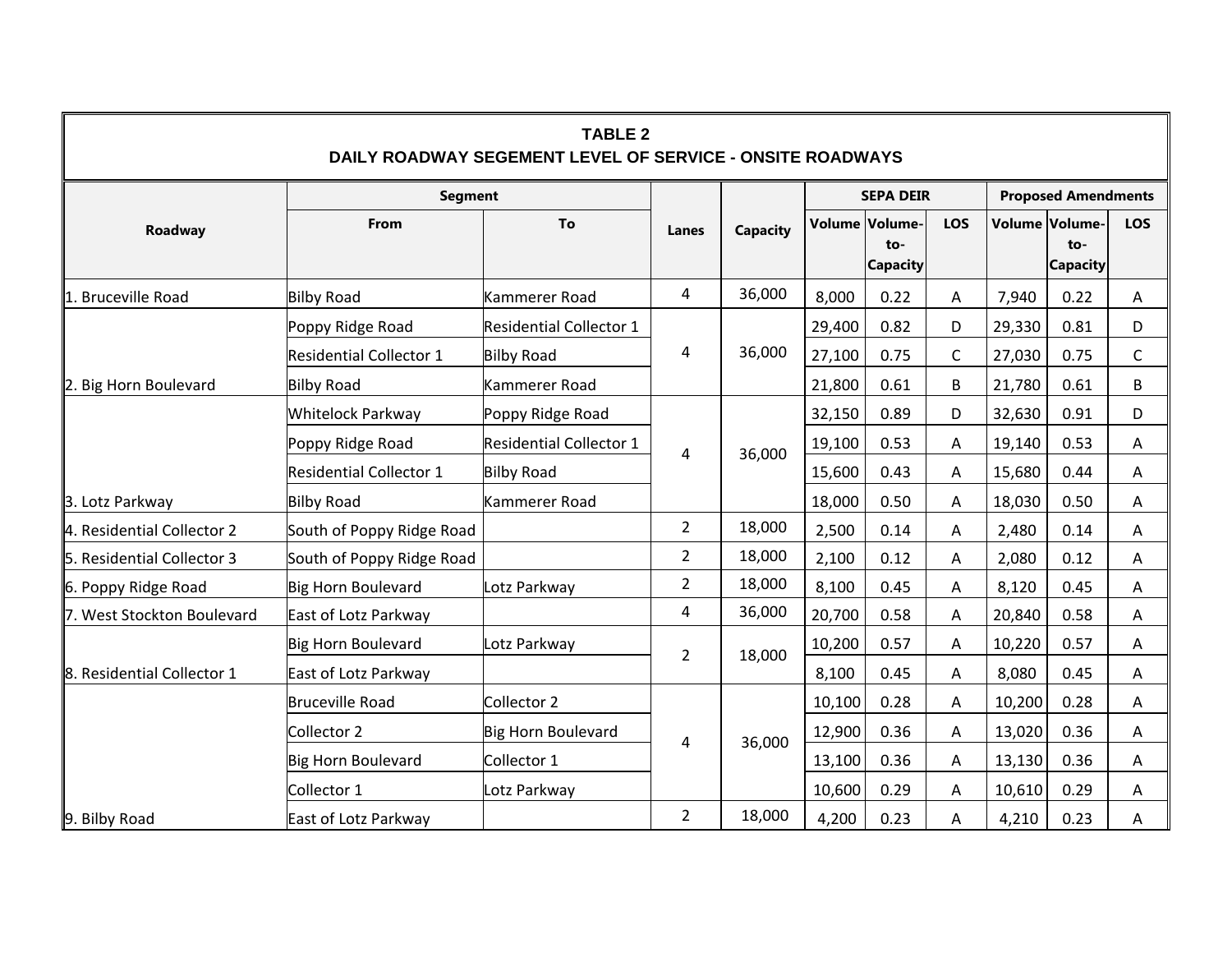| <b>TABLE 2</b><br>DAILY ROADWAY SEGEMENT LEVEL OF SERVICE - ONSITE ROADWAYS |                        |                    |       |                  |        |                        |                            |        |                        |            |
|-----------------------------------------------------------------------------|------------------------|--------------------|-------|------------------|--------|------------------------|----------------------------|--------|------------------------|------------|
|                                                                             | Segment                |                    |       | <b>SEPA DEIR</b> |        |                        | <b>Proposed Amendments</b> |        |                        |            |
| Roadway                                                                     | <b>From</b>            | To                 | Lanes | <b>Capacity</b>  |        | Volume   Volume -      | <b>LOS</b>                 |        | Volume Volume-         | <b>LOS</b> |
|                                                                             |                        |                    |       |                  |        | to-<br><b>Capacity</b> |                            |        | to-<br><b>Capacity</b> |            |
|                                                                             | <b>Bruceville Road</b> | Collector 2        |       |                  | 28,400 | 0.79                   | C                          | 28,480 | 0.79                   | C          |
|                                                                             | Collector 2            | Big Horn Boulevard |       |                  | 26,400 | 0.73                   | С                          | 26,470 | 0.74                   | C          |
|                                                                             | Big Horn Boulevard     | Collector 1        | 4     | 36,000           | 26,600 | 0.74                   | C                          | 26,660 | 0.74                   | C          |
| 10. Kammerer Road                                                           | Collector 1            | Lotz Parkway       |       |                  | 31,400 | 0.87                   | D                          | 31,460 | 0.87                   | D          |
| Source: Fehr & Peers, 2013                                                  |                        |                    |       |                  |        |                        |                            |        |                        |            |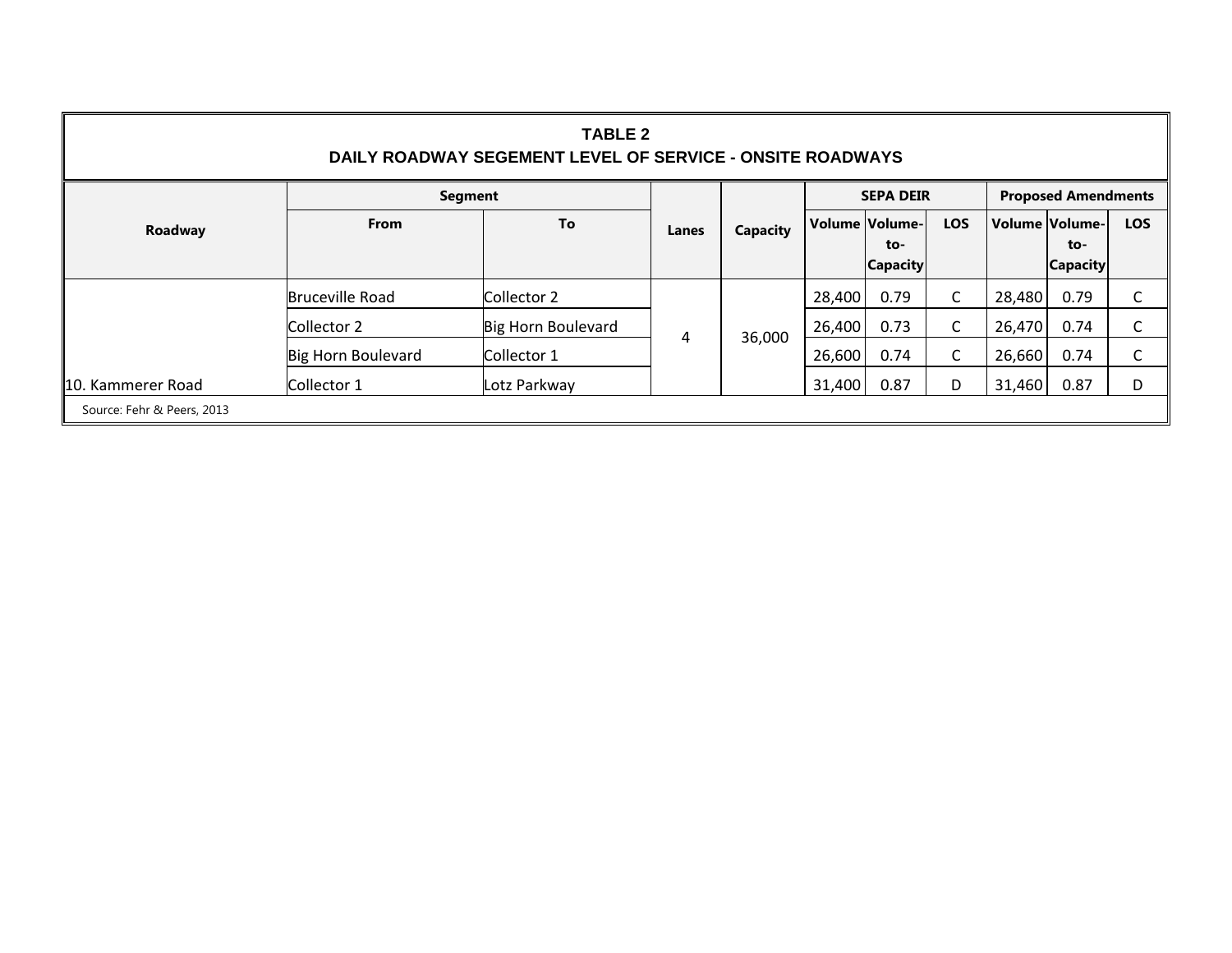#### **Screenline Flows**

As outlined in Step 5 above, we evaluated daily traffic flows for four screenlines (i.e., groups of study roadways), to determine the magnitude traffic volume change to/from areas outside of the project due to the proposed amendments. Table 3 compares daily traffic flow without and with the proposed amendments for the four screenlines (i.e., dashed yellow lines) shown on Figure 3.



| <b>TABLE 3</b><br><b>SCREENLINE COMPARISON - DAILY TRAFFIC FLOWS</b> |       |                  |                               |                                        |                                               |  |  |  |
|----------------------------------------------------------------------|-------|------------------|-------------------------------|----------------------------------------|-----------------------------------------------|--|--|--|
| <b>Screenline</b>                                                    | Lanes | <b>SEPA DEIR</b> | Proposed<br><b>Amendments</b> | <b>Difference</b><br>(Amendments-DEIR) | <b>Volume to</b><br><b>Capacity</b><br>Change |  |  |  |
| 1 - To/From the North                                                | 12    | 69,200           | 69,500                        | 300                                    | 0.003                                         |  |  |  |
| 2 – To/From the East                                                 | 16    | 69,800           | 70,000                        | 200                                    | 0.001                                         |  |  |  |
| 3 - To/From the South                                                | 10    | 40,300           | 40,300                        |                                        | 0.000                                         |  |  |  |

4 – To/From the West  $\begin{array}{|c|c|c|c|c|c|c|c|} \hline \end{array}$  20  $\begin{array}{|c|c|c|c|c|c|c|c|} \hline \end{array}$  76,600 300 300  $\begin{array}{|c|c|c|c|c|c|c|c|} \hline \end{array}$ 

**Figure 3: Screenlines** 

| Source: Fehr & Peers, 2013 |  |  |
|----------------------------|--|--|
|                            |  |  |